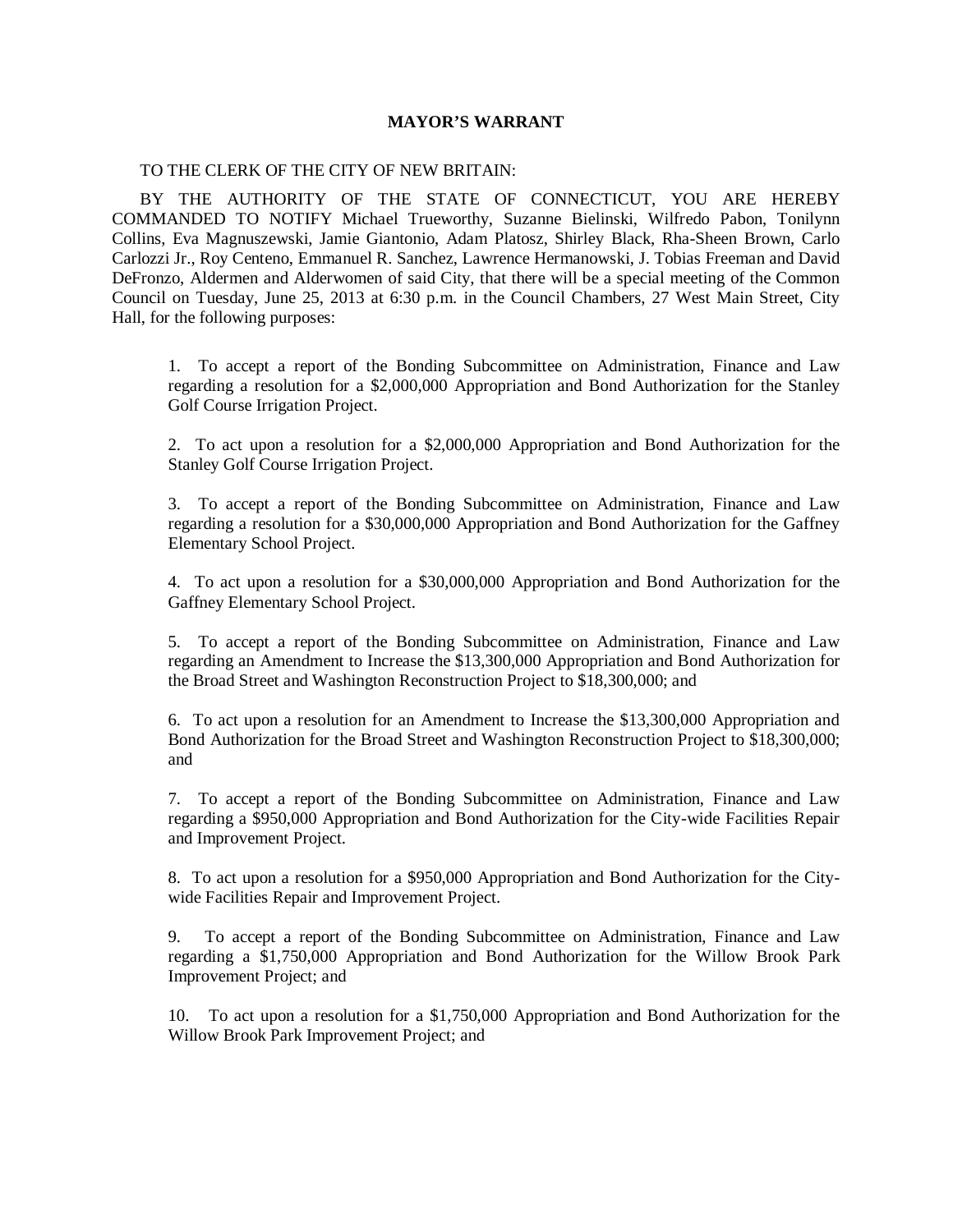11. To accept a report of the Bonding Subcommittee on Administration, Finance and Law regarding a \$875,000 Appropriation and Bond Authorization for the City-wide Park ADA Improvement Project.

12. To act upon a resolution for a \$875,000 Appropriation and Bond Authorization for the Citywide Park ADA Improvement Project.

13. To accept a report of the Bonding Subcommittee on Administration, Finance and Law regarding a \$825,000 Appropriation and Bond Authorization for the City-wide Park Improvement Project; and

14. To act upon a resolution for a \$825,000 Appropriation and Bond Authorization for the Citywide Park Improvement Project; and

15. To accept a report of the Bonding Subcommittee on Administration, Finance and Law regarding a \$940,000 Appropriation and Bond Authorization for the Beehive Stadium Improvement Project.

16. To act upon a resolution for a \$940,000 Appropriation and Bond Authorization for the Beehive Stadium Improvement Project.

17. To accept a report of the Bonding Subcommittee on Administration, Finance and Law regarding a \$200,000 Appropriation and Bond Authorization for the War Memorial Repair Project; and

18. To act upon a resolution for a \$200,000 Appropriation and Bond Authorization for the War Memorial Repair Project; and

19. To accept a report of the Bonding Subcommittee on Administration, Finance and Law regarding a \$1,075,000 Appropriation and Bond Authorization for the Chesley Park Improvement Project.

20. To act upon a resolution for a \$1,075,000 Appropriation and Bond Authorization for the Chesley Park Improvement Project.

21. To accept a report of the Bonding Subcommittee on Administration, Finance and Law regarding a \$2,000,000 Appropriation and Bond Authorization for the Chesley Park Pool Project; and

22. To act upon a resolution for a \$2,000,000 Appropriation and Bond Authorization for the Chesley Park Pool Project; and

23. To accept a report of the Bonding Subcommittee on Administration, Finance and Law regarding a \$2,000,000 Appropriation and Bond Authorization for the Washington Street Pool Project.

24. To act upon a resolution for a \$2,000,000 Appropriation and Bond Authorization for the Washington Street Pool Project.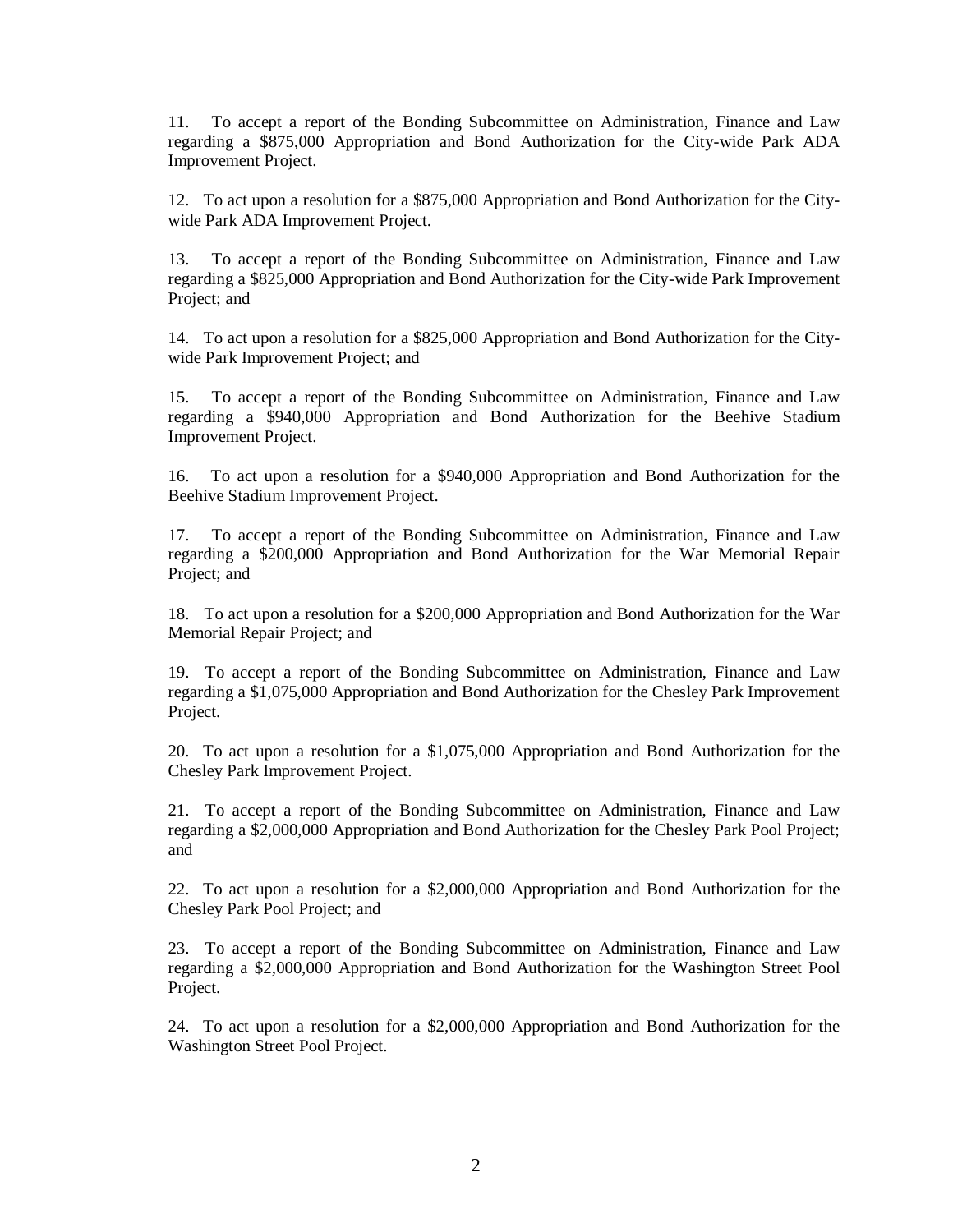25. To accept a report of the Bonding Subcommittee on Administration, Finance and Law regarding a \$1,400,000 Appropriation and Bond Authorization for the Telecommunications Infrastructure and Equipment Project; and

26. To act upon a resolution for a \$1,400,000 Appropriation and Bond Authorization for the Telecommunications Infrastructure and Equipment Project; and

27. To accept a report of the Bonding Subcommittee on Administration, Finance and Law regarding a \$555,000 Appropriation and Bond Authorization for the City-wide Infrastructure Improvement Project.

28. To act upon a resolution for a \$555,000 Appropriation and Bond Authorization for the Citywide Infrastructure Improvement Project.

29. To accept a report of the Bonding Subcommittee on Administration, Finance and Law regarding a \$6,000,000 Appropriation and Bond Authorization for the Streetscape Improvement Project; and

30. To act upon a resolution for a \$6,000,000 Appropriation and Bond Authorization for the Streetscape Improvement Project; and

31. To accept a report of the Bonding Subcommittee on Administration, Finance and Law regarding a \$1,200,000 Appropriation and Bond Authorization for the Arch Street Improvement Project.

32. To act upon a resolution for a \$1,200,000 Appropriation and Bond Authorization for the Arch Street Improvement Project.

33. To accept a report of the Bonding Subcommittee on Administration, Finance and Law regarding a \$250,000 Appropriation and Bond Authorization for the Stanley Quarter Baseball Diamond Improvement Project; and

34. To act upon a resolution for a \$250,000 Appropriation and Bond Authorization for the Stanley Quarter Baseball Diamond Improvement Project; and

35. To accept a report of the Bonding Subcommittee on Administration, Finance and Law regarding a \$4,339,650 Appropriation and Bond Authorization for the Purchase of Various Items of Capital Equipment.

36. To act upon a resolution for a \$4,339,650 Appropriation and Bond Authorization for the Purchase of Various Items of Capital Equipment.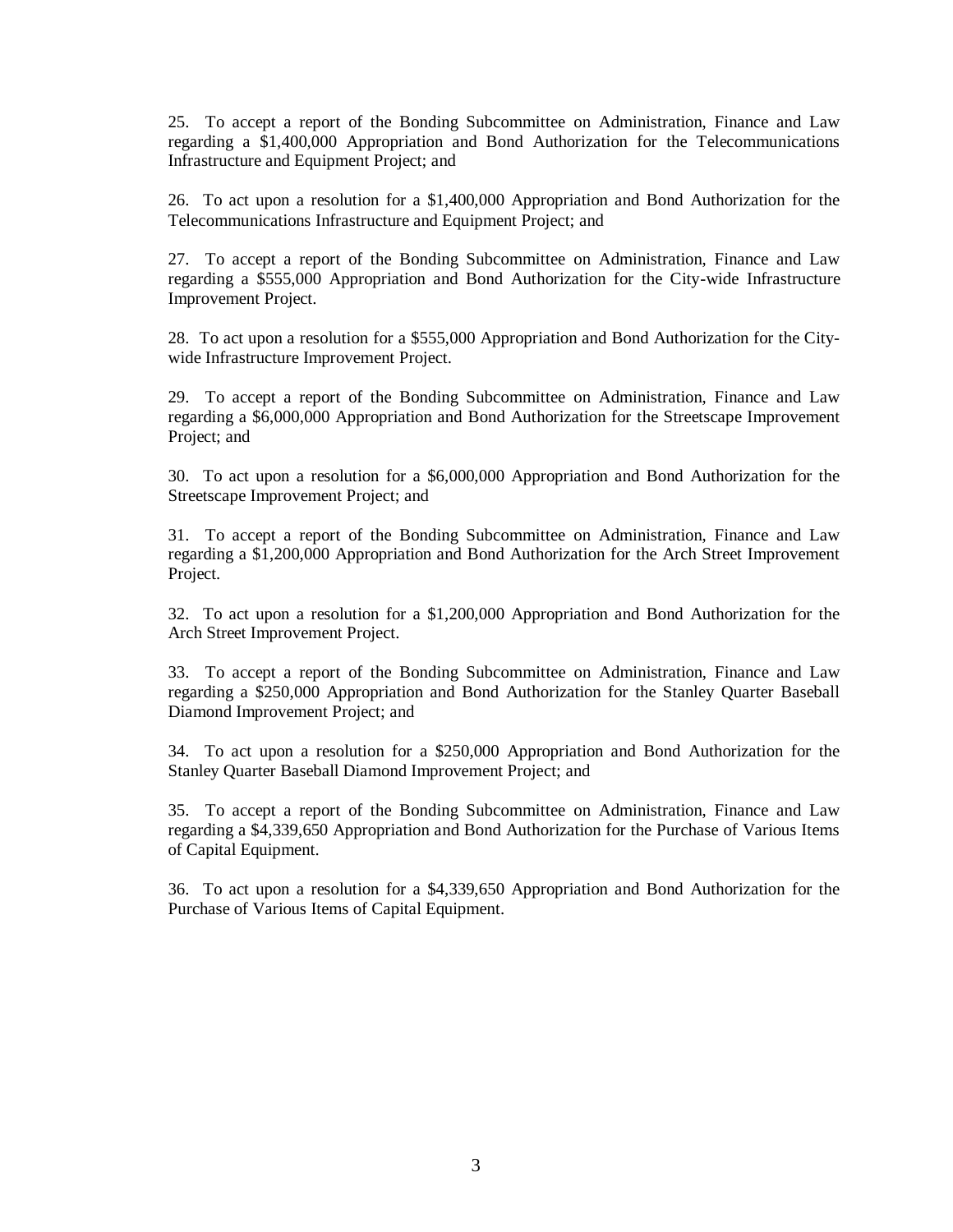HEREOF FAIL NOT, but due service and return make according to law. Dated at New Britain, this \_\_\_ day of June, 2013.

> \_\_\_\_\_\_\_\_\_\_\_\_\_\_\_\_\_\_\_\_\_\_\_\_\_ Timothy E. O'Brien Jr. Mayor

A TRUE COPY OF THE MAYOR'S WARRANT

\_\_\_\_\_\_\_\_\_\_\_\_\_\_\_\_\_\_\_\_\_\_\_\_\_\_\_\_\_\_\_\_\_\_\_\_\_\_\_\_\_ ATTEST: Peter J. Denuzze, City Clerk